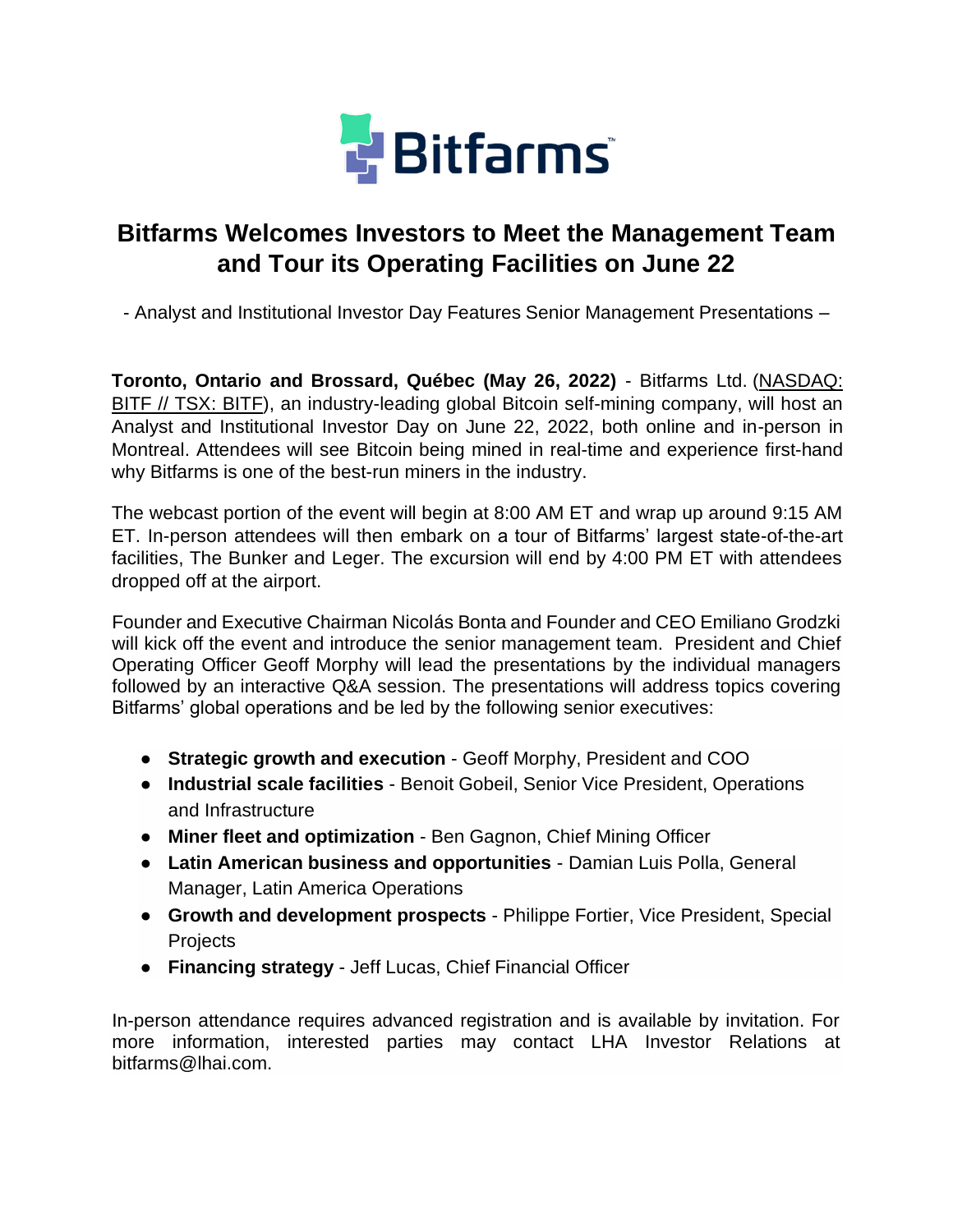#### **Webcast Registration for the Event**

A webcast of the event, along with supporting materials, will be available on the company's Investor Relations website at [Bitfarms IR Events.](https://bitfarms.com/investors/#presentation-and-events) Interested parties may register for the webcast in advance here:

Webcast Registration - [Bitfarms Analyst & Institutional Investor Day](https://event.choruscall.com/mediaframe/webcast.html?webcastid=4y9yGwv1)

A replay of the webcast and related presentation materials will be made available following the conclusion of the event.

#### **About Bitfarms Ltd.**

Founded in 2017, Bitfarms is a global Bitcoin self-mining company, running vertically integrated mining operations with onsite technical repair, proprietary data analytics and Company-owned electrical engineering and installation services to deliver high operational performance and uptime.

Having demonstrated rapid growth and stellar operations, Bitfarms became the first Bitcoin mining company to complete its long form prospectus with the Ontario Securities Commission and started trading on the TSX-V in July 2019. On February 24, 2021, Bitfarms was honoured to be announced as a Rising Star by the TSX-V. On June 21, 2021, Bitfarms started trading on the Nasdaq Stock Market. On February 24, 2022, the Company was further honoured by the TSX-V as Venture 50 Winner, placing first in the Technology sector. On April 8, 2022, Bitfarms up-listed from the TSX-V to the TSX.

Operationally, Bitfarms has a diversified production platform with seven industrial scale facilities located in Québec, one in Washington state, and one in Paraguay. Each facility is over 99% powered with environmentally friendly hydro power and secured with longterm power contracts. Bitfarms is currently the only publicly traded pure-play mining company audited by a Big Four accounting firm.

To learn more about Bitfarms' events, developments, and online communities:

Website: [www.bitfarms.com](https://cts.businesswire.com/ct/CT?id=smartlink&url=http%3A%2F%2Fwww.bitfarms.com&esheet=52352512&newsitemid=20201222005172&lan=en-US&anchor=www.bitfarms.com&index=2&md5=8a9d4e770ff4a5696a36ad864bb10f7e)

[https://www.facebook.com/bitfarms/](https://cts.businesswire.com/ct/CT?id=smartlink&url=https%3A%2F%2Fwww.facebook.com%2Fbitfarms%2F&esheet=52352512&newsitemid=20201222005172&lan=en-US&anchor=https%3A%2F%2Fwww.facebook.com%2Fbitfarms%2F&index=3&md5=b6e44e25b52add15c33e867ef844a87f) [https://twitter.com/Bitfarms\\_io](https://cts.businesswire.com/ct/CT?id=smartlink&url=https%3A%2F%2Ftwitter.com%2FBitfarms_io&esheet=52352512&newsitemid=20201222005172&lan=en-US&anchor=https%3A%2F%2Ftwitter.com%2FBitfarms_io&index=4&md5=ea5504adaee0d8d42bb82da141578a4c) [https://www.instagram.com/bitfarms/](https://cts.businesswire.com/ct/CT?id=smartlink&url=https%3A%2F%2Fwww.instagram.com%2Fbitfarms%2F&esheet=52352512&newsitemid=20201222005172&lan=en-US&anchor=https%3A%2F%2Fwww.instagram.com%2Fbitfarms%2F&index=5&md5=c23e35264dd3b32f731404db5d27ba13) [https://www.linkedin.com/company/bitfarms/](https://cts.businesswire.com/ct/CT?id=smartlink&url=https%3A%2F%2Fwww.linkedin.com%2Fcompany%2Fbitfarms%2F&esheet=52352512&newsitemid=20201222005172&lan=en-US&anchor=https%3A%2F%2Fwww.linkedin.com%2Fcompany%2Fbitfarms%2F&index=6&md5=b1358cccd49bdc78b84622ab953c638b)

#### *Cautionary Statement*

*Trading in the securities of the Company should be considered highly speculative. No stock exchange, securities commission or other regulatory authority has approved or*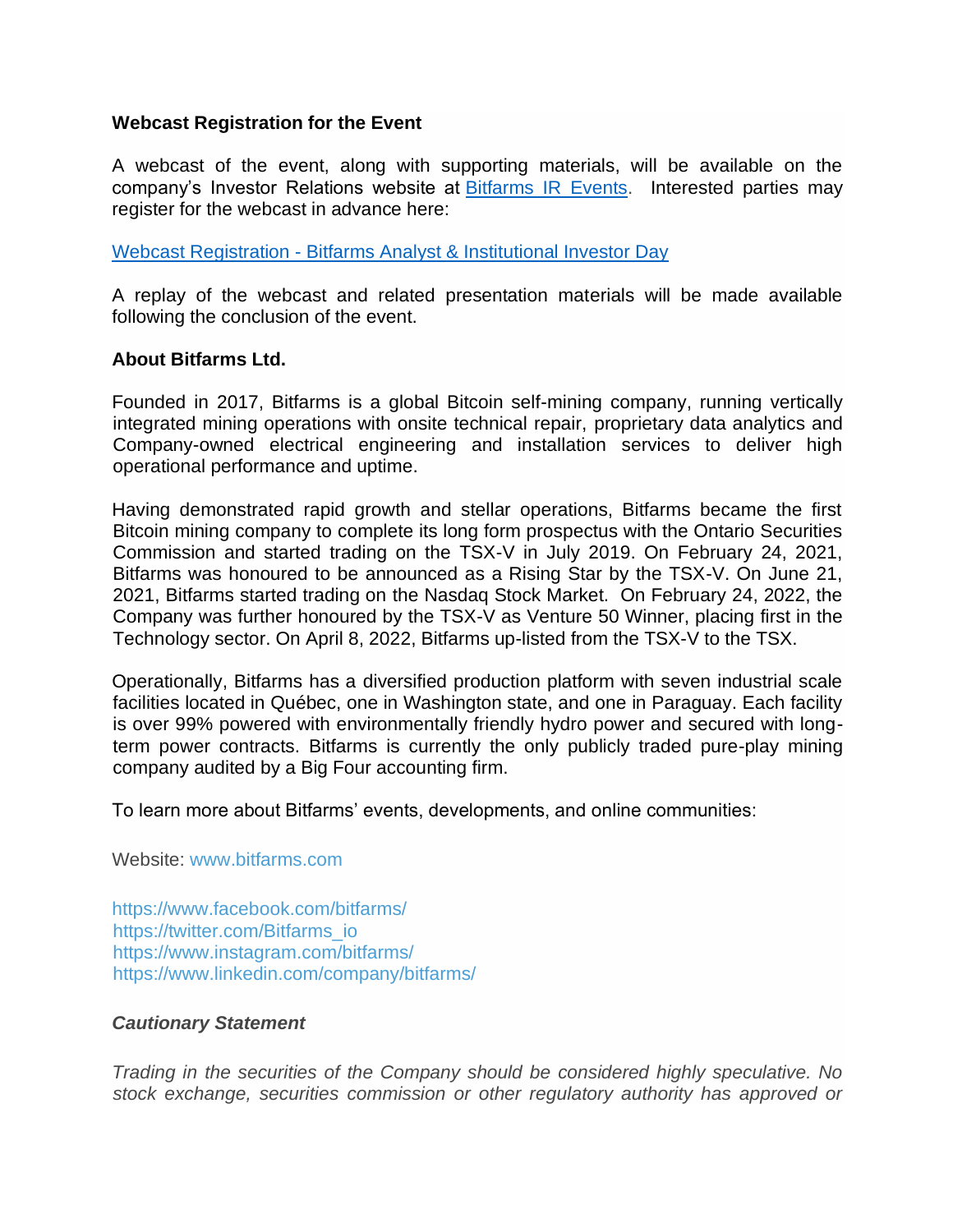*disapproved the information contained herein. Neither the Toronto Stock Exchange, Nasdaq, or any other securities exchange or regulatory authority accepts responsibility for the adequacy or accuracy of this release.*

#### *Forward-Looking Statements*

*This news release contains certain "forward-looking information" and "forward-looking statements" (collectively, "forward-looking information") that are based on expectations, estimates and projections as at the date of this news release and are covered by safe harbors under Canadian and United States securities laws. The information in this release regarding expectations in respect to the success of Bitfarms and about other future plans and objectives of the Company are forward-looking information. Other forward-looking information includes, but is not limited to, information concerning: the intentions, plans and future actions of the Company, as well as Bitfarms' ability to successfully mine digital currency, revenue increasing as currently anticipated, the ability to profitably liquidate current and future digital currency inventory, volatility of network difficulty and digital currency prices and the potential resulting significant negative impact on the Company's operations, the construction and operation of expanded blockchain infrastructure as currently planned, and the regulatory environment for cryptocurrency in the applicable jurisdictions.*

*Any statements that involve discussions with respect to predictions, expectations, beliefs, plans, projections, objectives, assumptions, future events or performance (often but not always using phrases such as "expects", or "does not expect", "is expected", "anticipates" or "does not anticipate", "plans", "budget", "scheduled", "forecasts", "estimates", "believes" or "intends" or variations of such words and phrases or stating that certain actions, events or results "may" or "could", "would", "might" or "will" be taken to occur or be achieved) are not statements of historical fact and may be forward-looking information and are intended to identify forward-looking information.*

This forward-looking information is based on assumptions and estimates of management of the Company at the time they were made, and involves known and unknown risks, uncertainties and other factors which may cause the actual results, performance or achievements of the Company to be materially different from any future results, performance or achievements expressed or implied by such forward-looking information. Such factors include, among others, risks relating to: the global economic climate; dilution; the Company's limited operating history; future capital needs and uncertainty of additional financing, including the Company's ability to utilize the Company's at-the-market offering (the "ATM Program") and the prices at which the Company may sell Common Shares in the ATM Program, as well as capital market conditions in general; risks relating to the strategy of maintaining and increasing Bitcoin holdings and the impact of depreciating Bitcoin prices on working capital; the competitive nature of the industry; currency exchange risks; the need for the Company to manage its planned growth and expansion;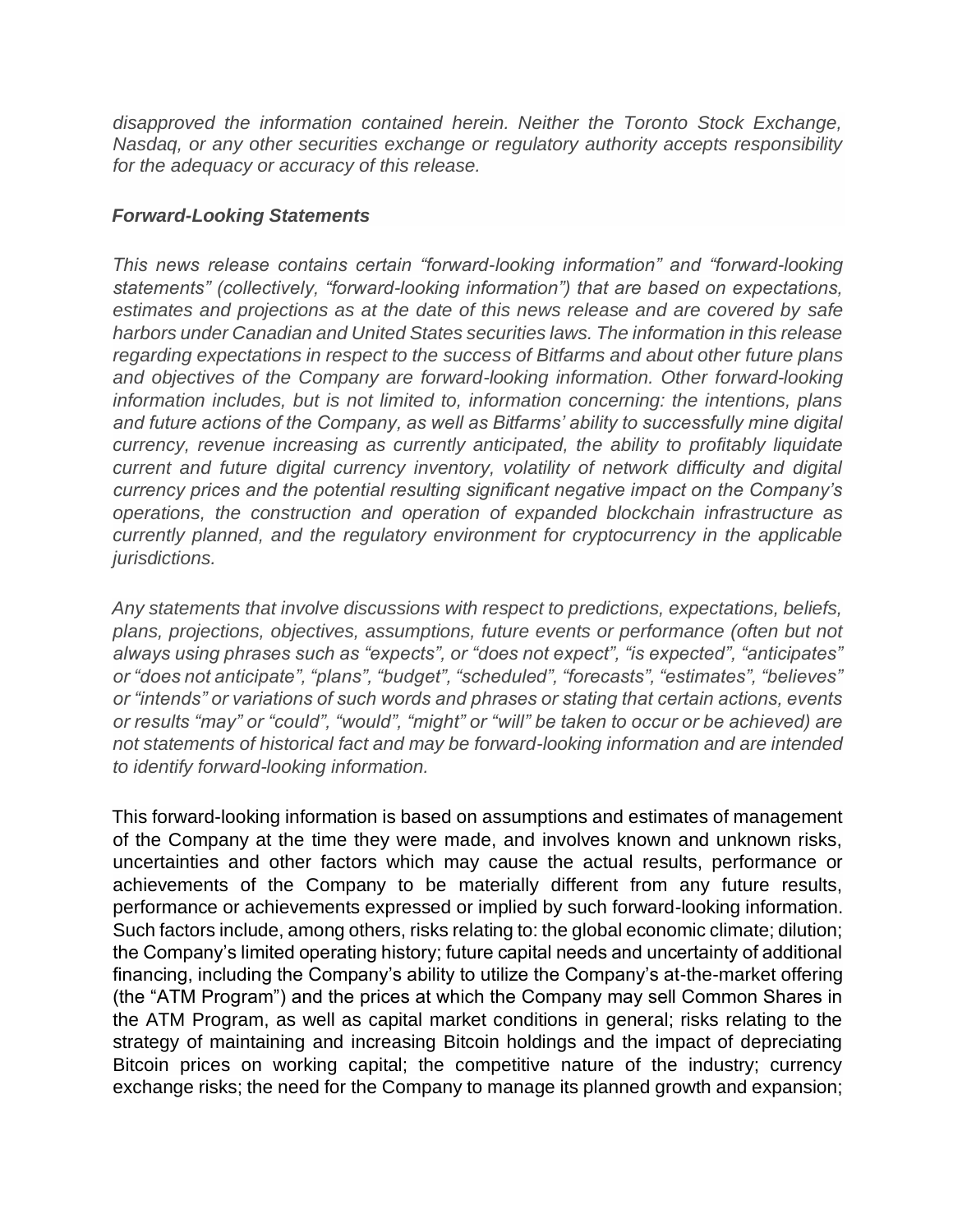the effects of product development and need for continued technology change; the ability to maintain reliable and economical sources of power to run its cryptocurrency mining assets; the impact of energy curtailment or regulatory changes in the energy regimes in the jurisdictions in which the Company operates; protection of proprietary rights; the effect of government regulation and compliance on the Company and the industry; network security risks; the ability of the Company to maintain properly working systems; reliance on key personnel; global economic and financial market deterioration impeding access to capital or increasing the cost of capital; share dilution resulting from the ATM Program and from other equity issuances; and volatile securities markets impacting security pricing unrelated to operating performance. In addition, particular factors that could impact future results of the business of Bitfarms include, but are not limited to: the construction and operation of facilities may not occur as currently planned, or at all; expansion may not materialize as currently anticipated, or at all; the digital currency market; the ability to successfully mine digital currency; revenue may not increase as currently anticipated, or at all; it may not be possible to profitably liquidate the current digital currency inventory, or at all; a decline in digital currency prices may have a significant negative impact on operations; an increase in network difficulty may have a significant negative impact on operations; the volatility of digital currency prices; the anticipated growth and sustainability of hydroelectricity for the purposes of cryptocurrency mining in the applicable jurisdictions; the inability to maintain reliable and economical sources of power for the Company to operate cryptocurrency mining assets; the risks of an increase in the Company's electricity costs, cost of natural gas, changes in currency exchange rates, energy curtailment or regulatory changes in the energy regimes in the jurisdictions in which the Company operates and the adverse impact on the Company's profitability; the ability to complete current and future financings, any regulations or laws that will prevent Bitfarms from operating its business; historical prices of digital currencies and the ability to mine digital currencies that will be consistent with historical prices; an inability to predict and counteract the effects of COVID-19 on the business of the Company, including but not limited to the effects of COVID-19 on the price of digital currencies, capital market conditions, restriction on labour and international travel and supply chains; and, the adoption or expansion of any regulation or law that will prevent Bitfarms from operating its business, or make it more costly to do so. For further information concerning these and other risks and uncertainties, refer to the Company's filings on [www.SEDAR.com](http://www.sedar.com/) (which are also available on the website of the U.S. Securities and Exchange Commission at [www.sec.gov\)](http://www.sec.gov/), including the annual information form for the year-ended December 31, 2021, filed on March 28, 2022. The Company has also assumed that no significant events occur outside of Bitfarms' normal course of business. Although the Company has attempted to identify important factors that could cause actual results to differ materially from those expressed in forward-looking statements, there may be other factors that cause results not to be as anticipated, estimated or intended. There can be no assurance that such statements will prove to be accurate as actual results and future events could differ materially from those anticipated in such statements. Accordingly, readers should not place undue reliance on any forward-looking information. The Company undertakes